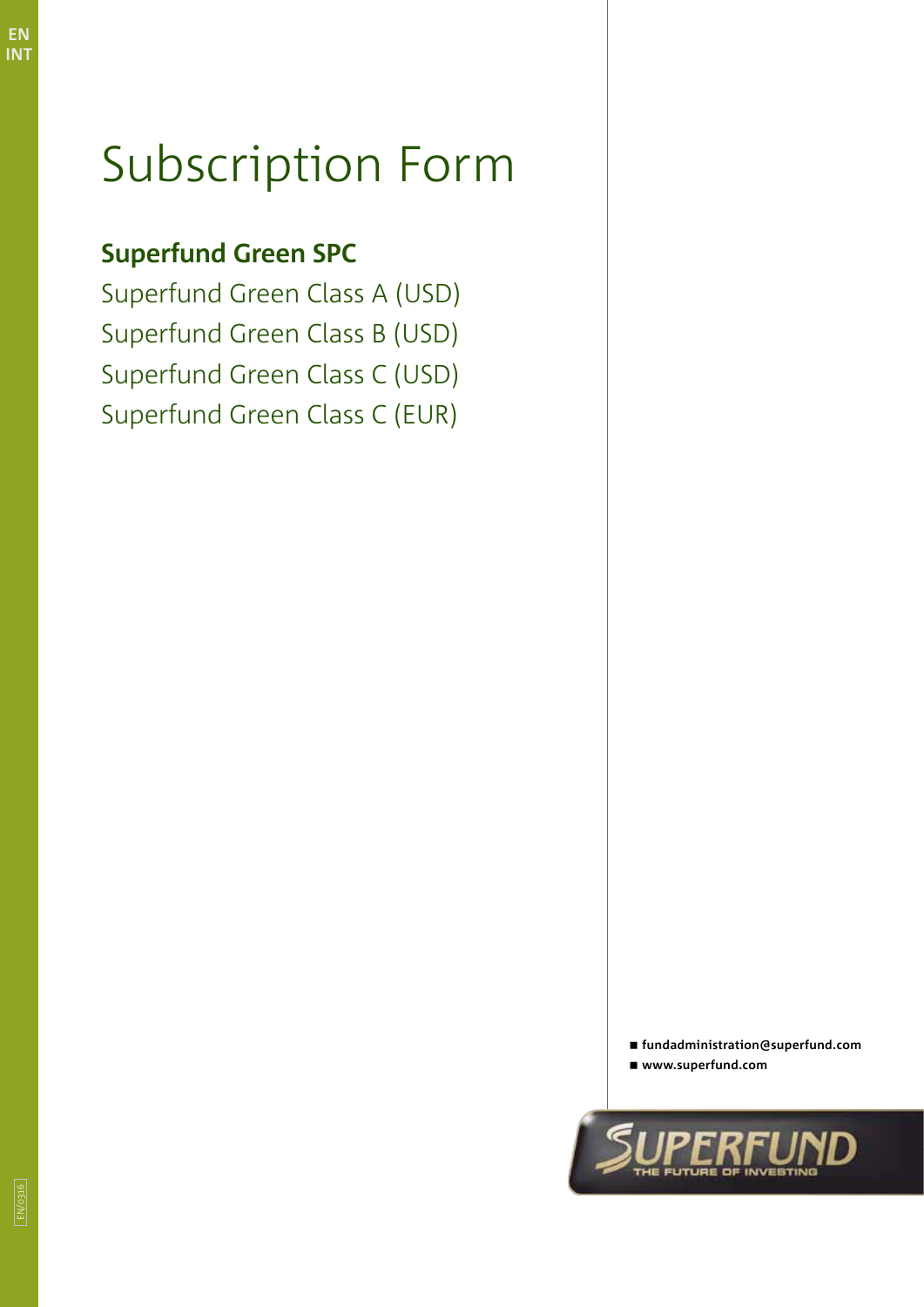### **HOW TO COMPLETE THE SUBSCRIPTION FORM**

 **Subsequent subscription:** For subsequent subscriptions the required documents (as stated in Section 2 of the Due Diligence Requirements for Subscribers) have to be provided in case of changes regarding the data or the bank account details of the applicants.

#### **DATA**

- **First applicant:** If just one applicant subscribes for shares of Superfund Green SPC, only the fields for the first applicant need to be completed.
- Second (joint) applicant: If the subscription includes a second applicant (joint account), please indicate your personal data in the fields for the first applicant and the data of the second applicant in the fields for the second applicant.

Please note: In case of two applicants, the transaction authority is joint. Full Due Diligence Requirements as set out in Section 2.2. of the Anti-Money Laundering Regulations will be applied for the second applicant if the subscription amount is transferred from an account in the name of the first applicant.

**Mailing address:** Please only fill in your mailing address if it differs from the residence address as indicated above.

### **BANK ACCOUNT DETAILS**

Subscriptions are payable by wire transfer (MT103 or equivalent) in EUR/USD. Any payment by swift or wire transfer must be payable to the registrar or its appointed agent, noting the reference "Superfund Green SPC – Class A/B/C". THE NAME(S) OF THE HOLDER(S) ON THE ORIGINATING BANK ACCOUNT FOR THE SUBSCRIPTION FUNDS MUST BE THE SAME AS THE APPLICANT(S), OTHERWISE THE SUBSCRIPTION WILL NOT BE ACCEPTED.

### **Application for shares – Minimum investment**

| <b>Minimum Investment Sum</b>     | <b>Initial Subscription</b> | <b>Subsequent Subscriptions</b> |
|-----------------------------------|-----------------------------|---------------------------------|
| Superfund Green SPC Class A (USD) | 1,000 USD                   | 1,000 USD                       |
| Superfund Green SPC Class B (USD) | 10,000 USD                  | 5,000 USD                       |
| Superfund Green SPC Class C (USD) | 100,000 USD                 | 5,000 USD                       |
| Superfund Green SPC Class C (EUR) | 100,000 EUR                 | 5,000 EUR                       |

**IMPORTANT!** The subscription charge (sales fee) is up to 7%. Example: To make an investment of USD 1,000, you must pay an additional subscription charge of USD 70, and thus the total amount to be transferred is USD 1,070. In case of redemption of fund shares within one year of subscription, an early redemption fee of 2% of the net asset value will be deducted.

### **SUBSCRIPTION DATES**

Application requests, all necessary documents and payment for the purchase of shares must be received by the administrator no later than one business day prior to the relevant subscription day, or such other date determined by the directors. Please contact the relevant Superfund office for the next subscription day.

The subscription day is normally the first business day after each valuation day. The valuation day is normally the last business day before each Wednesday of every week. However, in the last week of each month, the valuation day is the last business day of the month.

#### **NECESSARY DOCUMENTS**

**The following documents have to be received by the administrator five (5) business days prior to the subscription day:**

(In the case of subscriptions sent by fax, the original completed and signed subscription form has to be sent on promptly.

- 1) **The signed original of this subscription form.**
- 2) **A certified copy of a valid identification (identity card or passport) from each applicant.**
- 3) **A certified copy of a proof of address (utility bill, rates bill, bank statement, tax form)**
- 4) **The original of the completed Investment Analysis Form/Investment Profile (only applicable for citizens of the European Economic Area)**

#### **REDEMPTION OF SHARES**

To effect a redemption, a formal request for the redemption of Shares must be received by the Administrator at least one (1) Business day before the relevant redemption date. The redemption date is the first Business day of each calendar month or any other such day on which the Directors of the Fund decide to permit redemptions of Shares to be made. To effect a redemption, a formal request for redemption of shares must be received at the due date. The redemption request shall be sent by fax (original to follow by registered mail) with any risk of transmission to remain with the shareholder. Where redemptions are made within twelve (12) months of initial subscription, a redemption charge of two percent (2%) of the redemption price will be charged. Redemptions will not be processed until all original subscription applications and redemption requests have been received by the Administrator.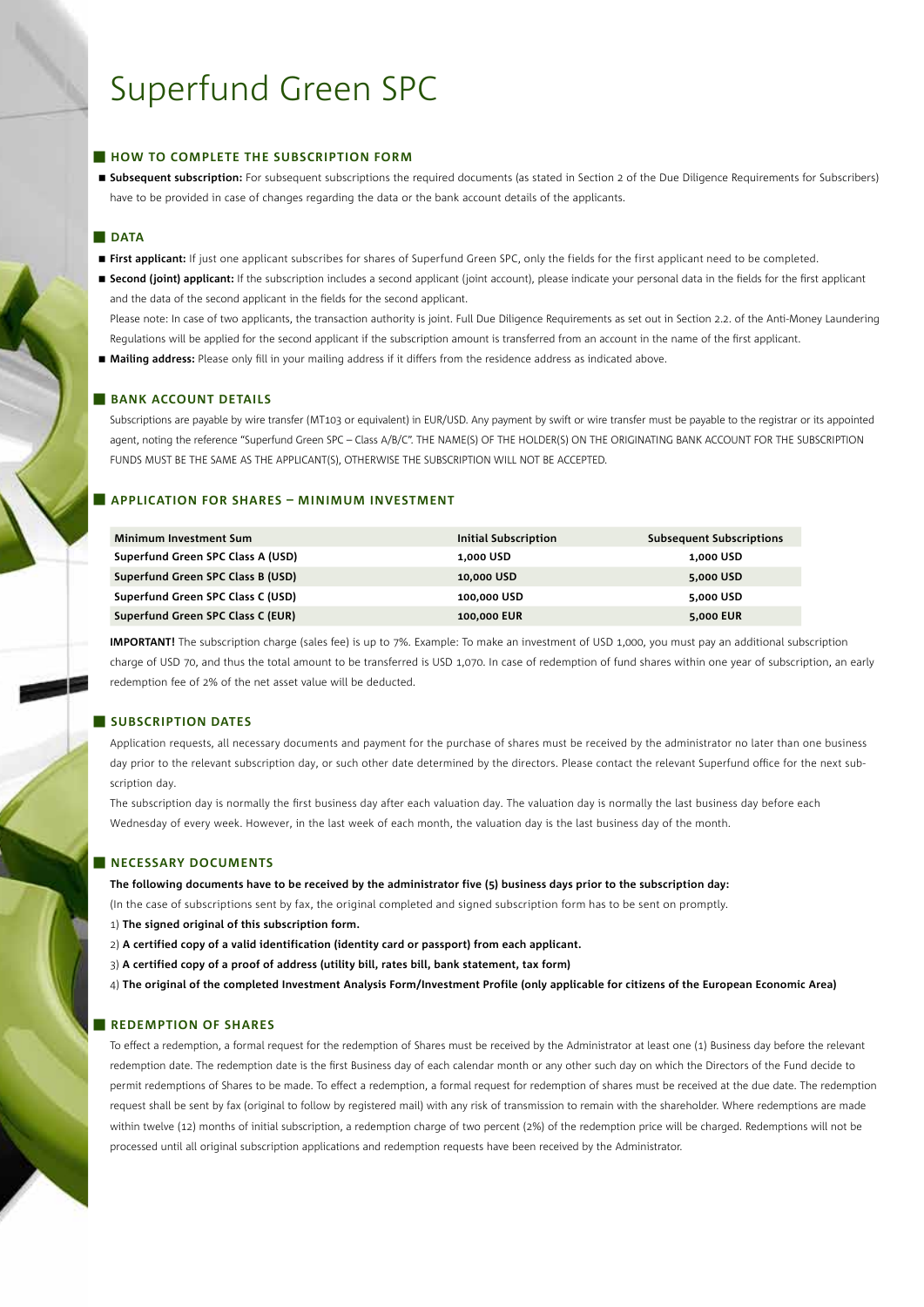#### **SUBSCRIPTION FORM**

*Please fill in the subscription form legibly.* 

□ Initial subscription ■ Subsequent subscription: Holder ID

| <b>DATA</b>                                                                                                                                              | <b>First applicant</b>                                                                                                                                                                                                                                              |               |                  | $\Box$ Ms. $\Box$ Mr. $\Box$ Company | Second (joint) applicant                                                                                                                                                                                                                                                                                                                                                                                                                         | Ms. Mr. Company                                                                                                                                                                                                                                                                                                                                                                                                                                                                                                                                                                                                                                                                                                                                                                                                                                                                                                                                                                                                                                                                                                                                                                                                                                                                                                                                                                                                                           |
|----------------------------------------------------------------------------------------------------------------------------------------------------------|---------------------------------------------------------------------------------------------------------------------------------------------------------------------------------------------------------------------------------------------------------------------|---------------|------------------|--------------------------------------|--------------------------------------------------------------------------------------------------------------------------------------------------------------------------------------------------------------------------------------------------------------------------------------------------------------------------------------------------------------------------------------------------------------------------------------------------|-------------------------------------------------------------------------------------------------------------------------------------------------------------------------------------------------------------------------------------------------------------------------------------------------------------------------------------------------------------------------------------------------------------------------------------------------------------------------------------------------------------------------------------------------------------------------------------------------------------------------------------------------------------------------------------------------------------------------------------------------------------------------------------------------------------------------------------------------------------------------------------------------------------------------------------------------------------------------------------------------------------------------------------------------------------------------------------------------------------------------------------------------------------------------------------------------------------------------------------------------------------------------------------------------------------------------------------------------------------------------------------------------------------------------------------------|
| Surname/Company                                                                                                                                          |                                                                                                                                                                                                                                                                     |               |                  |                                      |                                                                                                                                                                                                                                                                                                                                                                                                                                                  |                                                                                                                                                                                                                                                                                                                                                                                                                                                                                                                                                                                                                                                                                                                                                                                                                                                                                                                                                                                                                                                                                                                                                                                                                                                                                                                                                                                                                                           |
| First name                                                                                                                                               |                                                                                                                                                                                                                                                                     |               |                  |                                      |                                                                                                                                                                                                                                                                                                                                                                                                                                                  |                                                                                                                                                                                                                                                                                                                                                                                                                                                                                                                                                                                                                                                                                                                                                                                                                                                                                                                                                                                                                                                                                                                                                                                                                                                                                                                                                                                                                                           |
| Occupation                                                                                                                                               |                                                                                                                                                                                                                                                                     |               |                  |                                      |                                                                                                                                                                                                                                                                                                                                                                                                                                                  |                                                                                                                                                                                                                                                                                                                                                                                                                                                                                                                                                                                                                                                                                                                                                                                                                                                                                                                                                                                                                                                                                                                                                                                                                                                                                                                                                                                                                                           |
| <b>Residence address</b>                                                                                                                                 |                                                                                                                                                                                                                                                                     |               |                  |                                      |                                                                                                                                                                                                                                                                                                                                                                                                                                                  |                                                                                                                                                                                                                                                                                                                                                                                                                                                                                                                                                                                                                                                                                                                                                                                                                                                                                                                                                                                                                                                                                                                                                                                                                                                                                                                                                                                                                                           |
| (only at alternative<br>mailing address)                                                                                                                 |                                                                                                                                                                                                                                                                     |               |                  |                                      |                                                                                                                                                                                                                                                                                                                                                                                                                                                  |                                                                                                                                                                                                                                                                                                                                                                                                                                                                                                                                                                                                                                                                                                                                                                                                                                                                                                                                                                                                                                                                                                                                                                                                                                                                                                                                                                                                                                           |
| ZIP code, city                                                                                                                                           |                                                                                                                                                                                                                                                                     |               |                  |                                      |                                                                                                                                                                                                                                                                                                                                                                                                                                                  |                                                                                                                                                                                                                                                                                                                                                                                                                                                                                                                                                                                                                                                                                                                                                                                                                                                                                                                                                                                                                                                                                                                                                                                                                                                                                                                                                                                                                                           |
| Country                                                                                                                                                  |                                                                                                                                                                                                                                                                     |               |                  |                                      |                                                                                                                                                                                                                                                                                                                                                                                                                                                  |                                                                                                                                                                                                                                                                                                                                                                                                                                                                                                                                                                                                                                                                                                                                                                                                                                                                                                                                                                                                                                                                                                                                                                                                                                                                                                                                                                                                                                           |
| <b>Mailing address</b>                                                                                                                                   |                                                                                                                                                                                                                                                                     |               |                  |                                      |                                                                                                                                                                                                                                                                                                                                                                                                                                                  |                                                                                                                                                                                                                                                                                                                                                                                                                                                                                                                                                                                                                                                                                                                                                                                                                                                                                                                                                                                                                                                                                                                                                                                                                                                                                                                                                                                                                                           |
| ZIP code, city                                                                                                                                           |                                                                                                                                                                                                                                                                     |               |                  |                                      |                                                                                                                                                                                                                                                                                                                                                                                                                                                  |                                                                                                                                                                                                                                                                                                                                                                                                                                                                                                                                                                                                                                                                                                                                                                                                                                                                                                                                                                                                                                                                                                                                                                                                                                                                                                                                                                                                                                           |
| Country                                                                                                                                                  |                                                                                                                                                                                                                                                                     |               |                  |                                      |                                                                                                                                                                                                                                                                                                                                                                                                                                                  |                                                                                                                                                                                                                                                                                                                                                                                                                                                                                                                                                                                                                                                                                                                                                                                                                                                                                                                                                                                                                                                                                                                                                                                                                                                                                                                                                                                                                                           |
| <b>Nationality</b>                                                                                                                                       |                                                                                                                                                                                                                                                                     | Date of birth |                  | $D$ M M                              |                                                                                                                                                                                                                                                                                                                                                                                                                                                  | D M M<br>Date of birth                                                                                                                                                                                                                                                                                                                                                                                                                                                                                                                                                                                                                                                                                                                                                                                                                                                                                                                                                                                                                                                                                                                                                                                                                                                                                                                                                                                                                    |
| Telephone/Fax                                                                                                                                            |                                                                                                                                                                                                                                                                     |               |                  |                                      |                                                                                                                                                                                                                                                                                                                                                                                                                                                  |                                                                                                                                                                                                                                                                                                                                                                                                                                                                                                                                                                                                                                                                                                                                                                                                                                                                                                                                                                                                                                                                                                                                                                                                                                                                                                                                                                                                                                           |
| E-mail                                                                                                                                                   |                                                                                                                                                                                                                                                                     |               |                  |                                      |                                                                                                                                                                                                                                                                                                                                                                                                                                                  |                                                                                                                                                                                                                                                                                                                                                                                                                                                                                                                                                                                                                                                                                                                                                                                                                                                                                                                                                                                                                                                                                                                                                                                                                                                                                                                                                                                                                                           |
| <b>BANK ACCOUNT DETAILS</b>                                                                                                                              |                                                                                                                                                                                                                                                                     |               |                  |                                      |                                                                                                                                                                                                                                                                                                                                                                                                                                                  |                                                                                                                                                                                                                                                                                                                                                                                                                                                                                                                                                                                                                                                                                                                                                                                                                                                                                                                                                                                                                                                                                                                                                                                                                                                                                                                                                                                                                                           |
| <b>Bank name</b>                                                                                                                                         |                                                                                                                                                                                                                                                                     |               |                  |                                      |                                                                                                                                                                                                                                                                                                                                                                                                                                                  | (from where the money will be wired)                                                                                                                                                                                                                                                                                                                                                                                                                                                                                                                                                                                                                                                                                                                                                                                                                                                                                                                                                                                                                                                                                                                                                                                                                                                                                                                                                                                                      |
| Account name                                                                                                                                             |                                                                                                                                                                                                                                                                     |               |                  |                                      |                                                                                                                                                                                                                                                                                                                                                                                                                                                  |                                                                                                                                                                                                                                                                                                                                                                                                                                                                                                                                                                                                                                                                                                                                                                                                                                                                                                                                                                                                                                                                                                                                                                                                                                                                                                                                                                                                                                           |
| Bank Account number                                                                                                                                      |                                                                                                                                                                                                                                                                     |               |                  |                                      | Swift/BIC-Code                                                                                                                                                                                                                                                                                                                                                                                                                                   |                                                                                                                                                                                                                                                                                                                                                                                                                                                                                                                                                                                                                                                                                                                                                                                                                                                                                                                                                                                                                                                                                                                                                                                                                                                                                                                                                                                                                                           |
| <b>IBAN</b>                                                                                                                                              |                                                                                                                                                                                                                                                                     |               |                  |                                      |                                                                                                                                                                                                                                                                                                                                                                                                                                                  |                                                                                                                                                                                                                                                                                                                                                                                                                                                                                                                                                                                                                                                                                                                                                                                                                                                                                                                                                                                                                                                                                                                                                                                                                                                                                                                                                                                                                                           |
| Superfund Green SPC - Class A (USD)<br>Superfund Green SPC - Class B (USD)<br>Superfund Green SPC - Class C (USD)<br>Superfund Green SPC - Class C (EUR) | <b>APPLICATION FOR SHARES OF THE BELOW SELECTED SUPERFUND GREEN SPC</b>                                                                                                                                                                                             |               |                  |                                      | <b>ISIN KYG8583R1193</b> (min. 1,000 USD for initial investment, min. 1,000 USD for subsequent subscriptions)<br>ISIN KYG8583R1276 (min. 10,000 USD for initial investment, min. 5,000 USD for subsequent subscriptions)<br>ISIN KYG8583R1359 (min. 100,000 USD for initial investment, min. 5,000 USD for subsequent subscriptions)<br>ISIN KYG8583R2183 (min. 100,000 EUR for initial investment, min. 5,000 EUR for subsequent subscriptions) |                                                                                                                                                                                                                                                                                                                                                                                                                                                                                                                                                                                                                                                                                                                                                                                                                                                                                                                                                                                                                                                                                                                                                                                                                                                                                                                                                                                                                                           |
| Currency                                                                                                                                                 | Subscription<br>subject to and upon the terms of the Offering Memorandum which I/we have received and read in full.<br>In case of redemption of fund shares within one year of subscription, an early redemption fee of 2% of the net asset value will be deducted. |               | +7%* Sub. charge |                                      | = Amount to wire                                                                                                                                                                                                                                                                                                                                                                                                                                 |                                                                                                                                                                                                                                                                                                                                                                                                                                                                                                                                                                                                                                                                                                                                                                                                                                                                                                                                                                                                                                                                                                                                                                                                                                                                                                                                                                                                                                           |
|                                                                                                                                                          | The Full amount payable in EUR/USD will be wired to:                                                                                                                                                                                                                |               |                  |                                      |                                                                                                                                                                                                                                                                                                                                                                                                                                                  |                                                                                                                                                                                                                                                                                                                                                                                                                                                                                                                                                                                                                                                                                                                                                                                                                                                                                                                                                                                                                                                                                                                                                                                                                                                                                                                                                                                                                                           |
| <b>USD</b>                                                                                                                                               |                                                                                                                                                                                                                                                                     |               |                  |                                      |                                                                                                                                                                                                                                                                                                                                                                                                                                                  | Account: BNY Mellon, New York Branch / BIC-code: IRVTUS3N   For account of: BNY Mellon, London Branch / BIC-code: IRVTGB2X                                                                                                                                                                                                                                                                                                                                                                                                                                                                                                                                                                                                                                                                                                                                                                                                                                                                                                                                                                                                                                                                                                                                                                                                                                                                                                                |
| For further credit to:                                                                                                                                   | Superfund Green SPC - Class A (USD)                                                                                                                                                                                                                                 |               |                  |                                      | Superfund Green SPC - Class B (USD)                                                                                                                                                                                                                                                                                                                                                                                                              | Superfund Green SPC - Class C (USD)                                                                                                                                                                                                                                                                                                                                                                                                                                                                                                                                                                                                                                                                                                                                                                                                                                                                                                                                                                                                                                                                                                                                                                                                                                                                                                                                                                                                       |
| <b>Account Number:</b>                                                                                                                                   | 3442628400                                                                                                                                                                                                                                                          |               | 3442638400       |                                      |                                                                                                                                                                                                                                                                                                                                                                                                                                                  | 3442648400                                                                                                                                                                                                                                                                                                                                                                                                                                                                                                                                                                                                                                                                                                                                                                                                                                                                                                                                                                                                                                                                                                                                                                                                                                                                                                                                                                                                                                |
| <b>IBAN:</b>                                                                                                                                             | GB06IRVT70022534426200                                                                                                                                                                                                                                              |               |                  | GB22IRVT70022534426300               |                                                                                                                                                                                                                                                                                                                                                                                                                                                  | GB38IRVT70022534426400                                                                                                                                                                                                                                                                                                                                                                                                                                                                                                                                                                                                                                                                                                                                                                                                                                                                                                                                                                                                                                                                                                                                                                                                                                                                                                                                                                                                                    |
| <b>EUR</b>                                                                                                                                               |                                                                                                                                                                                                                                                                     |               |                  |                                      |                                                                                                                                                                                                                                                                                                                                                                                                                                                  | Account: BNY Mellon. Frankfurt Branch / BIC-code: IRVTDEFX   For account of: BNY Mellon. London Branch / BIC-code: IRVTGB2X                                                                                                                                                                                                                                                                                                                                                                                                                                                                                                                                                                                                                                                                                                                                                                                                                                                                                                                                                                                                                                                                                                                                                                                                                                                                                                               |
| For further credit to:                                                                                                                                   | Account Number: 3442639780                                                                                                                                                                                                                                          |               |                  | IBAN: GB93IRVT70022534426380         |                                                                                                                                                                                                                                                                                                                                                                                                                                                  | Superfund Green SPC - Class C (EUR)                                                                                                                                                                                                                                                                                                                                                                                                                                                                                                                                                                                                                                                                                                                                                                                                                                                                                                                                                                                                                                                                                                                                                                                                                                                                                                                                                                                                       |
|                                                                                                                                                          | revoked at any time. A non-acceptance may be indicated by crossing out these terms on this application form.                                                                                                                                                        |               |                  |                                      |                                                                                                                                                                                                                                                                                                                                                                                                                                                  | I/We hereby confirm that I/we have received and read the current Offering Memorandum of the company and expressly acknowledge, agree to and accept all contents, terms and conditions thereof. I/<br>We acknowledge that subscriptions are only valid if made on the basis of these documents. I/We hereby confirm that all the details I/we have submitted are correct and undertake to notify any changes<br>to the Company. I/We offer to subscribe for participating shares in the relevant Fund established by the Company as shown in this form on the terms of the current Offering Memorandum and at the<br>price determined in accordance with its terms. I/We am/are aware of the chances and risks of derivative investment products and of the risk of a total loss of the total investment amount. Losses of<br>value ("drawdowns") of 20%-30% from the respective all-time-high in the case of Superfund Green SPC - Class A (USD), 30%-40% in the case of Superfund Green SPC - Class B (USD) or 40%-50% in the<br>case of Superfund Green SPC - Class C (EUR/USD), can periodically occur depending on prevailing market conditions. I/We understand that past performance is not indicative of future results of the<br>Fund. Online performance report: I/We expressly agree to the enclosed declaration of consent regarding the granting of access to my/our financial data via the internet. This declaration may be |

**FATCA** Please tick this box if you are not to be considered as US person for tax purposes or a US citizen. In this case, please confirm your country for tax purposes: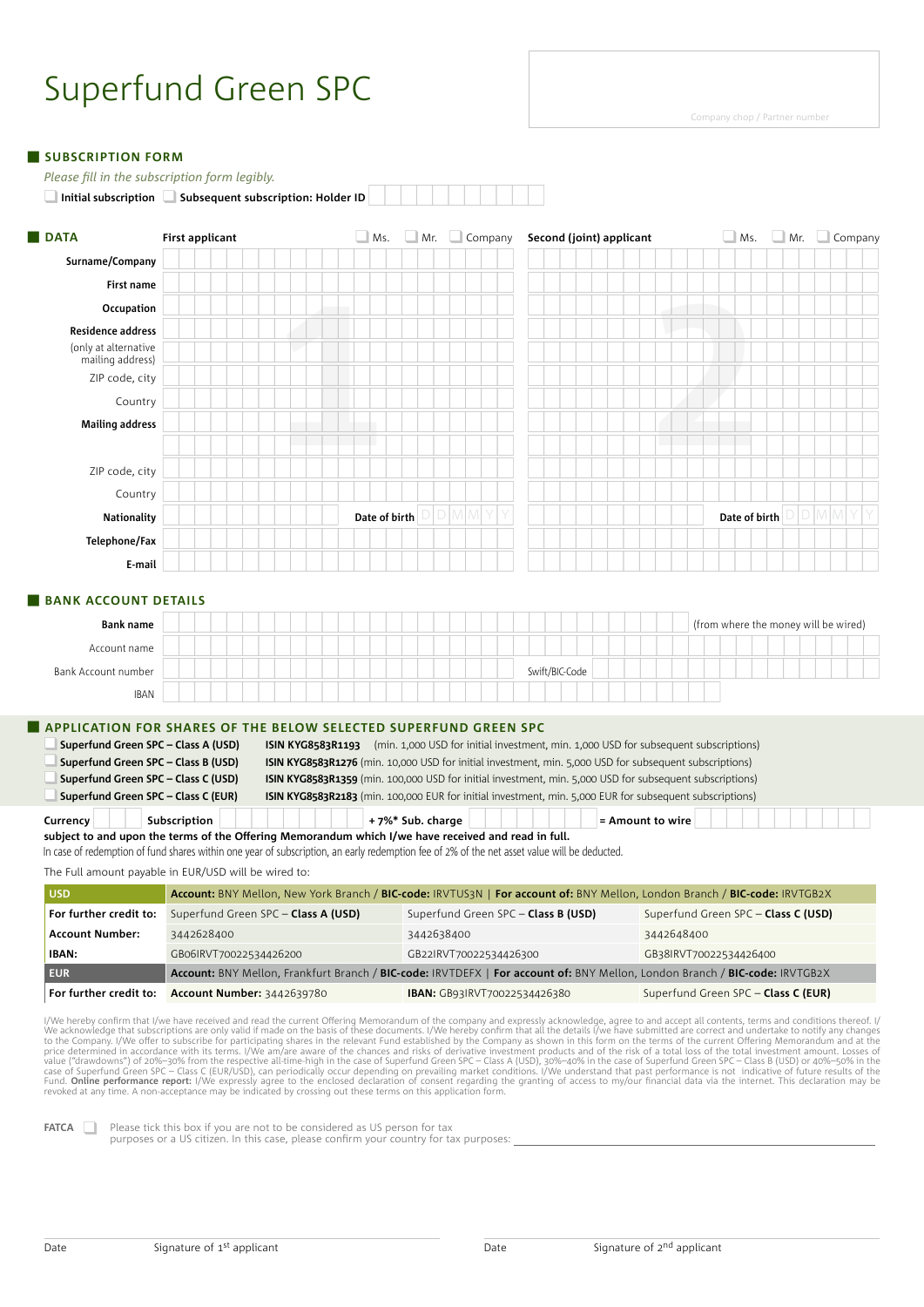#### **FINAL DECLARATIONS**

- 1. I/we hereby confirm that I/we have taken note of the current prospectus of Superfund Green SPC (the "Company") in respect of Superfund Green Segregated Portfolio A/B/C (the "Fund")" and explicitly acknowledge their contents.
- I/we hereby confirm that all the details I/we have submitted are correct and undertake to notify any changes to the Company.
- 3. This application is irrevocable. I/We undertake to transfer for good value the subscription monies for this application in the correct currency to the correct account as indicated herein. The application shall be settle herefrom.
- 4. This application form may be sent by fax. The Company or its agent shall not be liable for having accepted a subscription made in such manner. I/We undertake, at my/our own expense, to forward the original application form immediately by priority express mail or express courier to the attention of the Company or its agent.
- 5. The Company or its agent may refuse any application received or cancel an application accepted by<br>fax, should the original application form not be received within five business days following the<br>relevant valuation date such cancellation. The Company or its agent may take any judicial or non-judicial action against me/ us or any representative in the case of a cancellation following such non-receipt.
- The subscription monies for this application do not derive from illegal activities as described in the applicable laws and regulations relating to the prevention of money laundering. I/We agree that in<br>the case this application is not accompanied by the documents required under such laws and<br>regulations the application may have been received by the Company or its agent in a form acceptable to the Company or its agent.
- I/We hereby confirm that I/we am/are the beneficial owner of the transferred money. The name of the holder on the originating bank account for the subscription funds must be the same as the subscriber, otherwise the subscription will not be accepted by the registrar or its appointed agent.
- 8. I/We agree that my/our subscription is subject to allocation and acceptance or rejection by the Company, in whole or in part, in its sole discretion.
- 9. I/We agree that, if the Company accepts the subscription, it shall be bound by each and every provision of the Offering Memorandum and Articles of Association, as amended from time to time.
- 10. I/We acknowledge and agree that: (I) I/we are eligible to subscribe for the participating shares under<br>the applicable laws or exemptions to the laws of my/our jurisdiction ("eligible investors"), (II) the<br>participating amended (the "Act"); and (III) the offering of participating shares in the Fund is limited to "eligible investors" who are non-U.S. Persons ("U.S. Persons" is defined below).
- 11. I/We represent that I/we am/are not a U.S./Canadian Person, and as such, represent that (I) I/we am/<br>are not a citizen, resident or entity organised under the laws of the United States of America/Canada,<br>its territorie any citizen, resident or entity of the United States/Canada; (V) I/we will not transfer directly or<br>indirectly any of its participating shares or any interest therein (including without limitation any right<br>to receive divi (VI) I/we did not acquire nor will I/we transfer any of its participating shares within the United States/<br>Canada; (VII) I/we did not engage and will not engage in any activity relating to the sale by me/us of<br>my/our part representations cease to be true, the owner or transferee will promptly notify the Company of the facts pertaining to such changed circumstances.
- 12. I/We represent that I/we am/are not a citizen or resident of the Cayman Islands.
- 13. I/We acknowledge that (a) I/we have received a copy of the Offering Memorandum of the Fund,<br>have read and understood its provisions and am/are familiar therewith, and that all documents,<br>records and books pertaining t opportunity to ask questions of and receive answers from the Company and the investment adviser<br>(or its agents) concerning the terms and conditions of this investment in the Fund; (c) all such<br>questions have been answered tax risks involved in or resulting from an investment in the Fund.
- 14. I/We represent that I/we, together with my/our representative(s) and advisers, have sufficient knowledge and experience in financial, legal and tax matters to be capable of evaluating the merits and risks of an investm
- 15. I/We represent (if I/we am/are not a natural person) that (I) I/we was/were not formed solely for the purpose of investing in the Fund; (II) no more than 20% of my/our assets are being and will be<br>invested in the Fund; and (III) none of my/our partners, shareholders or other beneficiaries or<br>owners have the right to elect regarding non-participation in an investment of the Fund.
- 16. I/We represent that I/we have sufficient means to bear the economic risk of losing the entire investment in the Fund.
- 17. I/We represent that I/we am/are purchasing the participating shares in the Fund for my/our own account and not with a view toward resale or redistribution.
- 18. I/We agree that if any of the statements, representations, warranties or covenants made herein by
- me/us become untrue or inaccurate, I/we shall immediately at such time notify the Fund in writing.<br>19. I/We acknowledge that the application form is not transferable or assignable and agree that it will<br>not be altered, ame
- 20. I/We agree to indemnify and hold harmless the Company, its managers, directors and officers and the Administrator, the investment adviser, their principals, members and managers, and the Fund

from and against any loss, liability, cost or expense (including attorneys' fees, taxes and penalties)<br>which may result, directly or indirectly, from any misrepresentation or breach of any warranty,<br>condition, covenant or the Company or the Fund.

- 21. If an entity organised under the laws of the Cayman Islands, I/we represent that (I) neither the Company, the investment adviser, the distributor nor anyone associated with the Company directly<br>or indirectly solicited my/our investment in the Fund; (II) I/we requested that the Company furnish<br>me/us with a copy of the direct or indirect solicitation by the Company, the investment adviser or the distributor approached<br>the investment adviser seeking the opportunity to invest in the Fund; and (IV) I/we have not been<br>invited to subscribe fo
- 22. I/We acknowledge that due to anti-money laundering requirments, the Administrator and/or the Company shall require proof of identity before the application can be processed and the Company, the Fund and/or the Adminis
- 23. I/We agree that the information contained herein, as well as any other personal information provided to the Fund, may be documented, altered or used in any way by the Fund. The uses of such information will be exclusiv Fund (e.g. external data processing center, dispatch center or collecting agencies).
- 24. I/We acknowledge and agree that, in the event of any transfer of my/our shares to a transferee, I/we shall (in the event that it was previously exempted from doing so) be required to provide to the Administrator such d both me/us, as transferor, and any transferee) has been received by the Administrator to its full satisfaction.
- 25. I/We acknowledge and agree that I/we may be required to provide due diligence information or<br>documentation upon request by the Fund and/or the Administrator. If the Fund and/or the<br>Administrator shall require due dilig requested documents. The Fund and/or the Administrator shall be held harmless and indemnified<br>against any loss ensuing due to the delay to process this application, if such information has been<br>required by the company, the
- 26. Joint beneficiaries are deemed to hold the shares as joint tenants. If one or more joint shareholder(s) dies, the surviving shareholder(s) will continue to own all of the shares.
- 27. I/We acknowledge that personal information may have been provided and may, from time to time<br>be provided, in respect to my/our subscription and dealings with the Company or its agents and that<br>I/we have the right to re
- 28. I/We agree that any information or documents relating to myself / ourselves or to my/our account may be disclosed to and/or permitted to be used by any agent of the Company or to any companies, substidiaries or related
- 29. I/We agree that the Company or its agents can disclose my/our information to third parties where<br>necessary or for legitimate business purposes which may include auditors, the Cayman Islands<br>Monetary Authority or other requirements.

### **DUE DILIGENCE**

#### *Anti-Money Laundering*

#### **1. General**

Measures aimed at the prevention of money laundering may require subscribers in the Funds to verify their<br>identity to the Administrator. Depending on the circumstances of each such application, verification may<br>not be requ a recognised financial institution, or the application is made through a recognised intermediary. These ex-<br>ceptions will only apply if the financial institution or intermediary referred to above to above is within an<br>"App

The Administrator will notify applicants if proof of identity is required and, in such case, the specific guidelines below regarding proof of identity will be applicable. By way of example, individual subscribers may be required to produce a copy of a passport or identification card duly certified by a public authority such as a no directors and beneficial owners.

The details given above are by way of example only and the Company and the Funds have authorised the Administrator to request such information and documentation as is necessary to verify the identity of a subscription subs requested information has been provided.

Each subscriber acknowledges that the Administrator shall be held harmless against any loss arising as a result of a failure to process an application for, or redemption of, shares if such information and documen-<br>tation as has been requested by the Administrator has not been provided by the applicant. Exemptions to<br>the ident

#### **2. Due diligence requirements for subscribers**

- **2.1. Exemption for subscription debited from bank account in an Approved Country:**
- If payment for subscriptions is to be made by any electronic means which is effective to transfer funds and the payment is clearly or on the face of it debited from an account in the subscriber's name at a bank registered in the Cayman Islands or that is regulated in and either based or incorporated in or<br>formed under the laws of an "Approved Country" (defined in the schedule below), then no further<br>identification is require

All investors that are companies, partnerships, unincorporated businesses or trusts must provide the